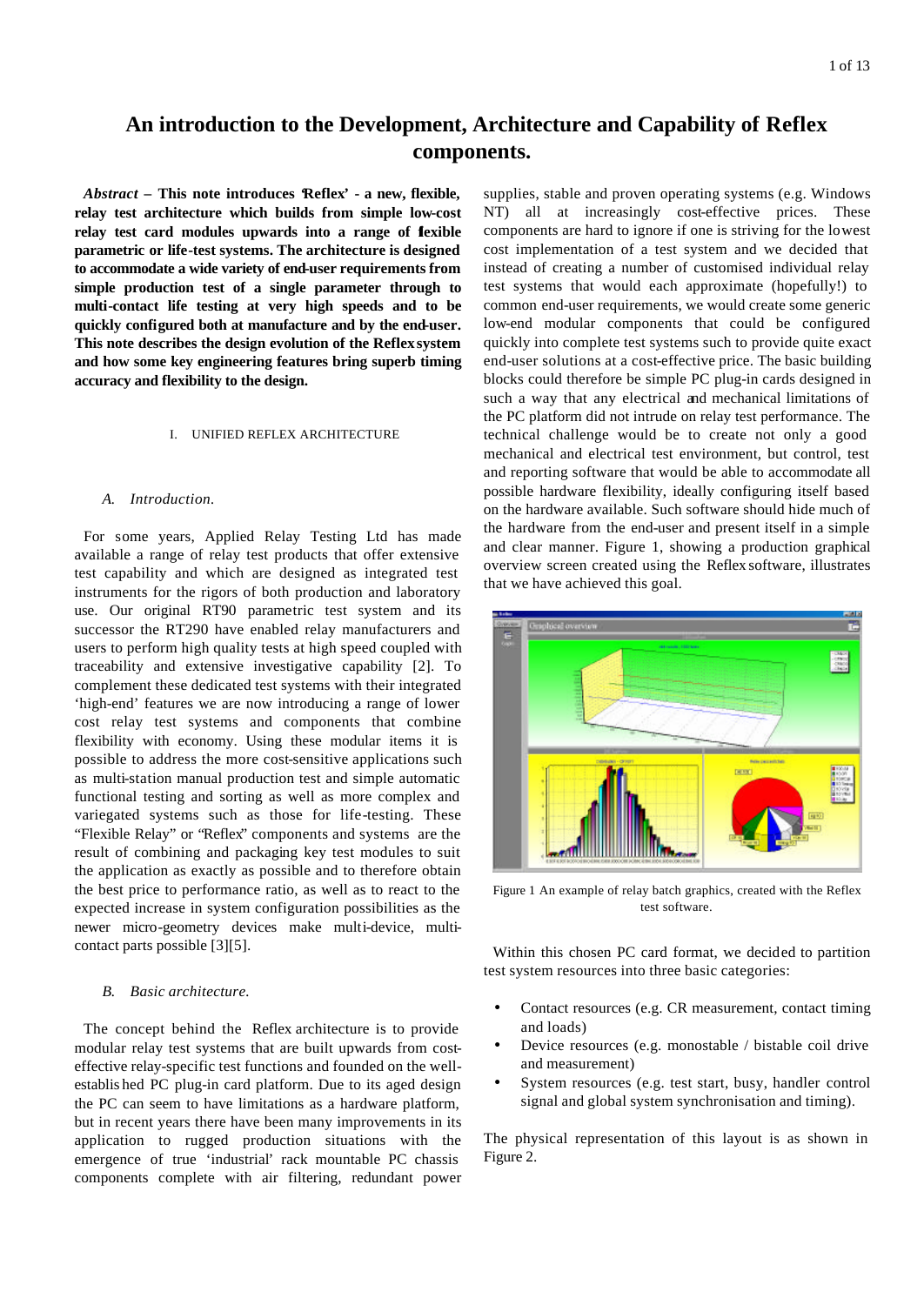

Figure 2 - Unified REFLEX architecture

Since resources for measuring the basic loaded relay contact and for driving the device coil are always required whether for production parametric tests or for contact life-testing, it turns out that by partitioning these functions to imitate the separate functionality within a relay device, systems can be built from Reflex cards that directly correspond to the device (or devices) that will be tested – almost irrespective of the actual device configuration. Furthermore, such systems can be configured into either simple parametric test systems or more complex lifetest equipment simply by the number and interconnection of these basic PC card resources. The challenge is to manage the testing across all cards in such a way that system build can be as flexible as possible to target this end-user requirement, a challenge that has been met with novel hardware linked by special synchronising signals and by new more 'intelligent' software.

# *C. Basic considerations regarding the PC as a platform.*

Before committing ourselves to the PC as a platform for this Reflex architecture, we gave careful consideration to the tradeoffs between its obvious low-cost and popularity and the technical limitations that may affect our use of it in a relay test scenario. In an ideal world, one designs a test system starting with a suitable electrical back-plane that accommodates not only the processor signals to interface with each hardware module, but also any special custom test signals that are always required by the test system itself, and in this respect the PC platform appears very inflexible. In addition, we felt that as a general purpose platform for test equipment it was less than ideal unless we could come up with positive solutions to the following questions that we posed to ourselves:

# **How would we built a system physically to suit harsh environments?**

This covers topics such as housing, cooling, ease of maintenance and upgrading, all of which have serious cost implications for commercial applications. On examination of the industrial implementations of the PC platform housed within a 19-inch racking chassis, these points are well thought out and are very different to the casual, almost disposable approach taken with the more popular desktop PC. As examples, some 'off-the-peg' industrial housings are shown in Figure 3.



Figure 3 The flexibility of the industrial PC platform

# **What steps would we take to facilitate the quickest build or upgrading of new or existing systems?**

 The Reflex architecture is based on being able to quickly configure a system to an end-user's requirements by simply inserting resource cards into a card frame, thus it is important to make this procedure as simple as possible, especially if this same procedure is expected from the customer during an upgrade at some stage. Traditional tasks when installing cards into a system require the setting of various 'personality' or address switches to inform the system of the card location and function and this is an area where mistakes are easily made and where the small switches used to implement these settings can themselves introduce unreliability over the long term. Present day PC's implement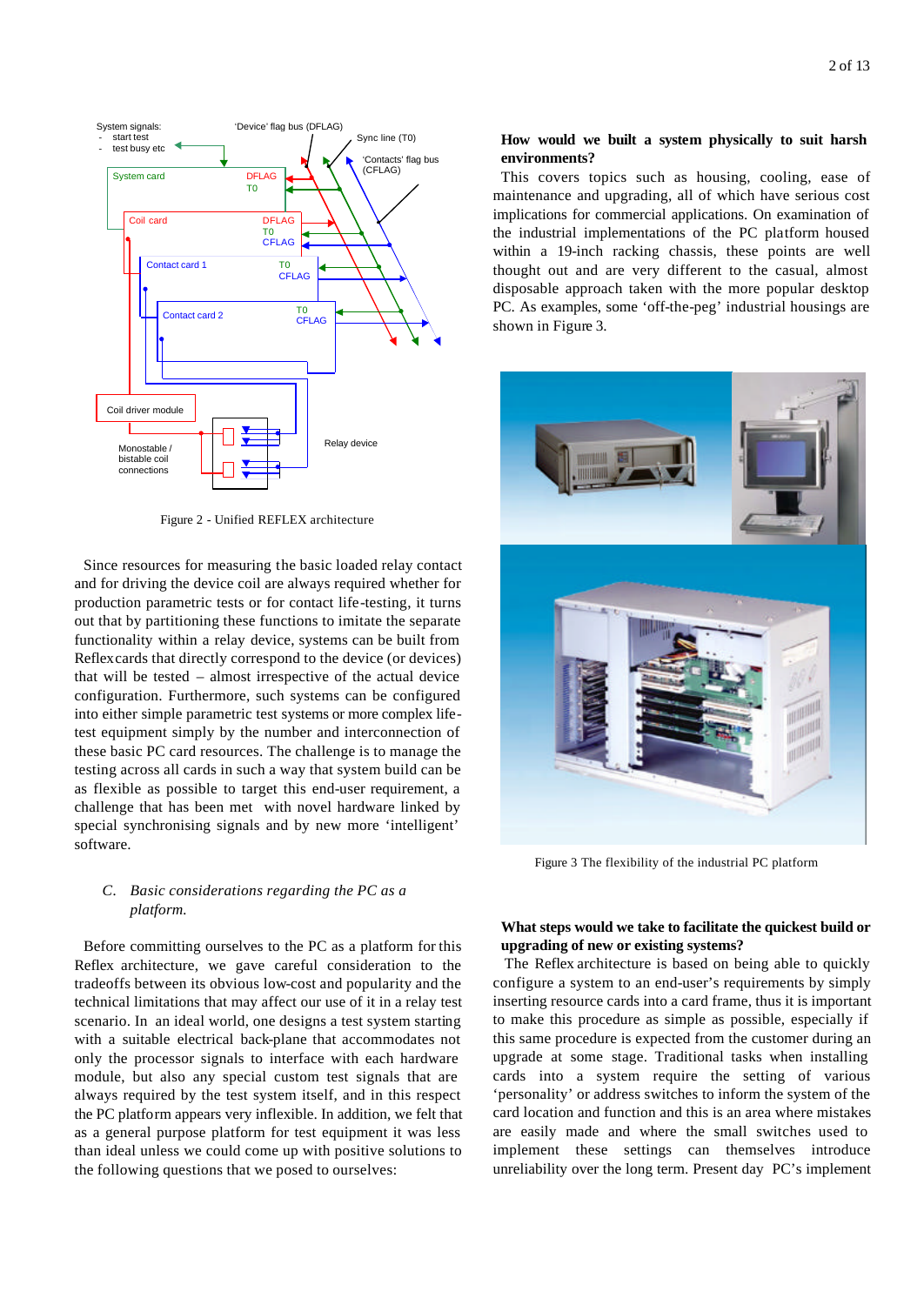a generic 'plug-and-play' definition for I/O cards that already alleviate these set-up problems and we decided to enhance this further to create our own fully-automatic installation procedure that provides us, and the end-user, with the following benefits:

- Our cards have no switch settings, they are simply inserted into the back plane.
- The actual card address, its exact function and capability are scanned by the software at start-up, leading to a fully dynamic and re-configurable system that is easy to upgrade.
- The path to future cards with additional functionality is clearly paved.

# **How would we construct systems that require a large number of cards?**

This is an important requirement for systems that will test multi-pole devices or for larger life-test systems. Desktop PC's are very poor in this respect, offering only a few I/O slots as well as being very restricted and unpredictable mechanically. By contrast, a single industrial PC chassis can offer up to 20 slots in a defined and planned mechanical layout, quite adequate for most small or medium relay test systems. Smaller units are also available with reduced numbers of slots. For the largest systems we have extended this concept further with a scheme whereby we can link multiple industrial PC chasses into a 'virtual' PC containing many more I/O slots, for example to cover (say) a 200 contact life-test system. This scheme has required us to create a means of performing the 'invisible' linking of the chasses as well as the implementation of a novel sharedaddress scheme that allows us to add an almost unlimited number of cards to a system without having to consider address range issues.

# **How would we pack our contact and device resources into the limited PC card PCB area?**

Due to the fact that the PC was originally designed with the objective of housing only simple I/O cards, the actual available PCB area on each card is rather limited compared with the higher cost alternatives such as VME or VXI. This space limitation poses a challenge that can only really be met by using surface mount components where possible and by using a high level of integration such as the newer >10,000 gate in-circuit programmable FPGA devices. Programmed using a high-level logic language VHDL, these logic parts have been found ideal to host the sophisticated contact timing measurement and other logic required to test relay devices.

Finally, having attended to each of these points it was clear that we were actually able to harness the low-cost of the PC platform at the expense only of implementing some inter-card connection scheme to route signals required by our relay test requirements.

#### II. CARD RESOURCES.

A test system constructed with Reflex cards is typically partitioned into three areas, each implemented by one or more cards:

- System control (typically one card)
- Device control (this card controls device coils, and there are as many cards as are required by the  $application - i.e.$  one card per device)
- Contact interface (this card interfaces with device contacts, and again there are as many cards as are required by the application – one card per contact for example).

This section will look at typical implementations of these card functions in more detail.

#### *A. System card.*

Figure 4 shows the system control card. Typically this card fulfils the task of interfacing the system to the controls in the outside world, allowing device tests to be synchronised with mechanical handling activity and to report the status of test results for sorting.





Although such simple functions could easily be 'lost' within one of the other cards, the existence of a separate system control card is important to the Reflex architecture and results in extremely flexible systems as we shall see in later sections.

## *B. Contact card.*

This section looks in more detail at the contact card and its resources. The block diagram of a fully populated contact card is shown in Figure 5.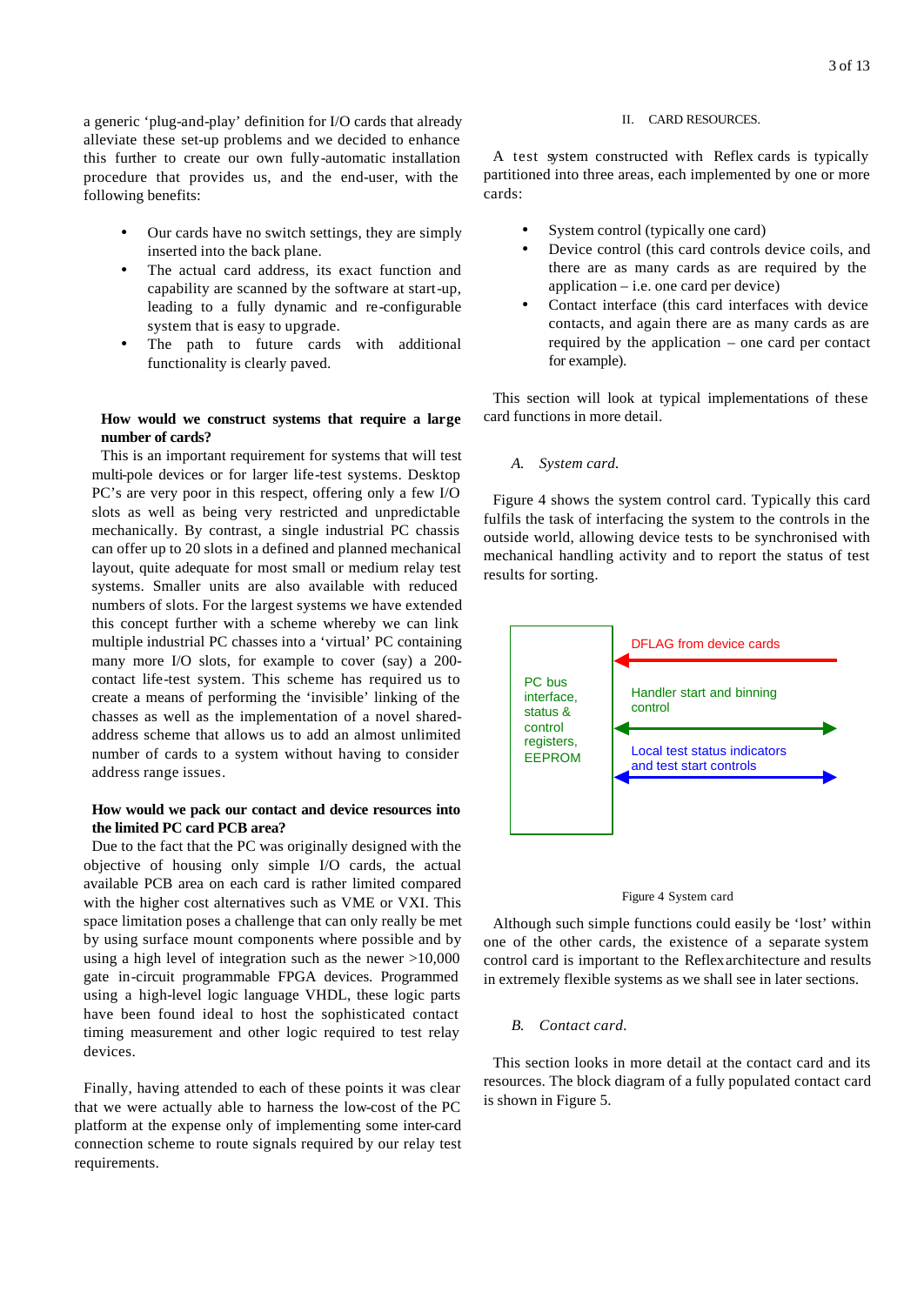

Figure 5 Contact card resources - block diagram

This circuitry incorporates established and proven technology already in use by us and with the major components being:

- 1. **Contact loads.** On-card resistive loads of 10,60,100,300 and 1k are provided, which together with a load voltage generator of  $+/-20$ mV to  $+/-10$ V, allow a wide range of low and medium level contact environments. The loads can be disabled for dry circuit switching or to use the system in CVD (contact voltage drop) mode, and a special option takes the on-card load capability further up to +28V, 100mA.
- 2. **Versatile contact voltage drop measurement.** DC or A/C voltages can be measured at the contact sense terminals in the presence of open-circuit load voltages up to  $+/-$ 400vpk.
- 3. **A flexible multiplexer**. This routes the load and voltage measurements to the contact connections to permit measurement of contact resistance (CR), contact voltage drop (CVD) Kelvin fixture check, self-test and calibration.
- 4. **A contact open / closed state comparator.** This operates at a programmable voltage that can be a simple fixed value, or a percentage of the load voltage (e.g. 90%).
- 5. **Timing logic.** This logic provides results for operate and release time, bounce time and number of bounces. The bounce criteria is also programmable to exclude events shorter than specific limits.

#### *Timing logic – block diagram.*

Figure 6 shows the block diagram of the logic used to monitor contact operate / release and bounce times. This logic is simple in concept but complex in its number of registers and their interconnection, prompting us to implement it within one of the newer >10k gate FPGA devices, allowing us to incorporate it together with other card logic and to obtain other benefits such as flash-programming and ease of changes.



Figure 6 Block diagram, timing measurement

Timing measurement operates as follows.

- 1. The system clock (10MHz) runs all the time and is divided by the prescaler TPR to produce the actual timing sample clock, for example 1us (divide by 10).
- 2. The timing clock feeds the master counter TBC which starts counting upward from zero at T0 and counts upward.
- 3. When the master count reaches the value in the start delay register TMD, contact monitoring commences and the registers TFE, TNE and TLE latch values for the time of the first edge, the number of edges and the time of the last edge respectively.
- 4. Finally, the master count reaches the value in the timing duration register TDU – this defines the total time allocated to the timing measurement and the 'timing done' flag is asserted.
- 5. Following a timing measurement, software fetches these register values and processes them to produce operate and release time, bounce times and number of bounces.

## *A/D measurement logic – block diagram.*

Figure 7 shows how an A/D is provided 'behind' each contact. This may seem an extravagance, but the performance and flexibility that results is well worth the additional expense. In fact simply providing the A/D itself is not the real problem, the real challenge being to obtain a wide range of A/D measurement modes and qualities depending on the system application. Our high-integration FPGA allows us to solve this problem again by providing control logic that handles the A/D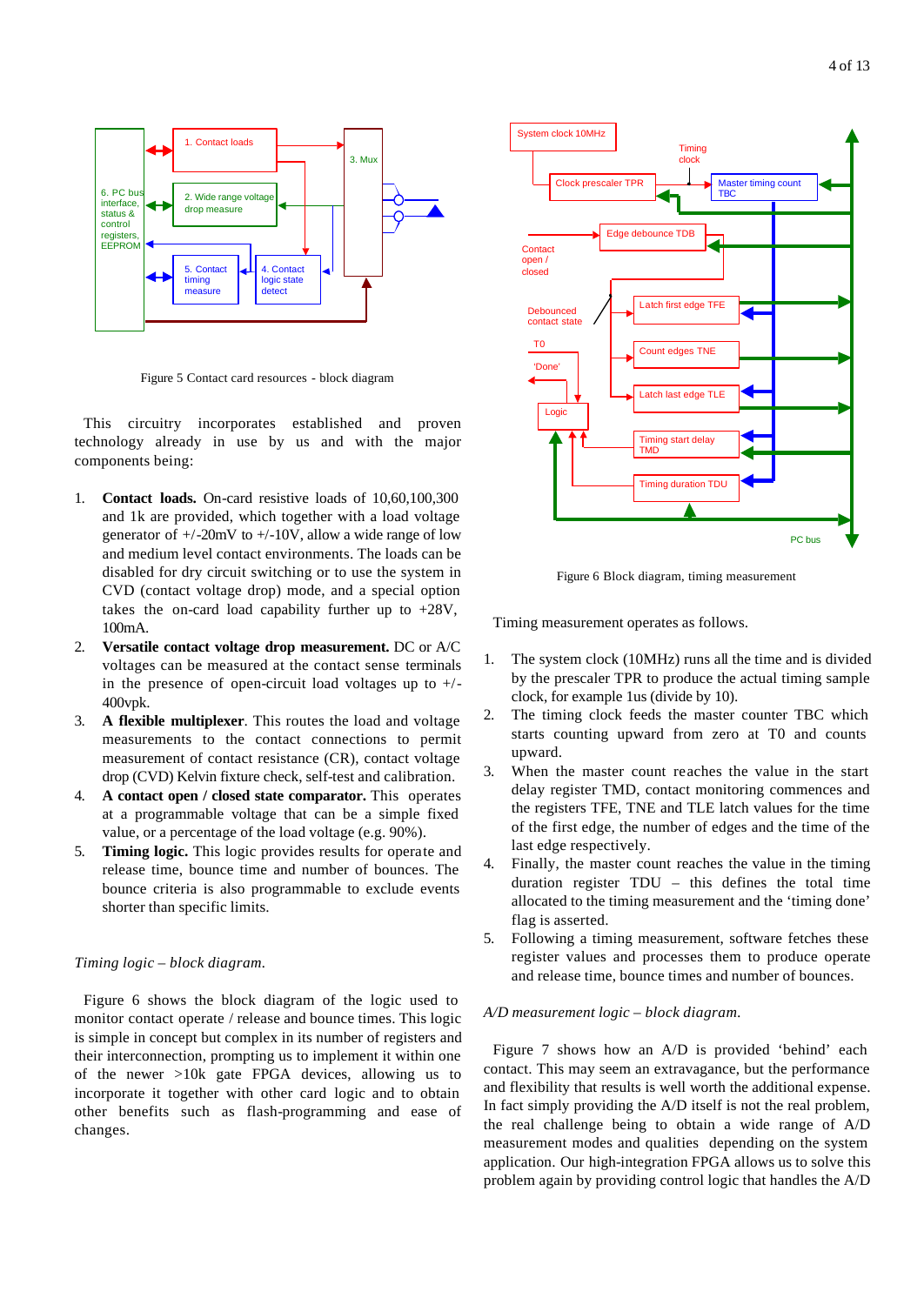without any software intervention at all, permitting truly parallel test systems to maintain their timing independent of the number of contacts being measured. The logic allows us to make a general-purpose voltage measurement over any integration period, with flexible sample counts and to automatically perform phase-sensitive rectification on known AC signals whilst largely eliminating unwanted induced noise and AC pickup [4]. As a result, this voltage measurement is used for measuring contact voltage drop, contact resistance as well as for the Kelvin connection checks, self-test and calibration.



Figure 7 Block diagram, A/D intergation

A/D integration operates as follows.

- 1. The system clock (10MHz) runs all the time and is divided by the prescaler APR to produce the actual A/D sample timing interval, for example 30us.
- 2. The sample clock feeds the sample counter ASC which holds the required number of samples and it also feeds the start delay counter AMD which delays the start of the AMD counter to offset the A/D measurement if required.
- 3. At the start of the integration, the result accumulator ADR is cleared to zero.
- 4. During the integration, each sample causes the A/D to be triggered and its result added to the accumulator. This register is 32 bits, allowing for 65536 (16-bit) sample count with a 16-bit A/D result. Note the 'phase' signal which allows this logic to accommodate AC measurement by instructing the logic to either add or subtract from the accumulator.

5. Finally, after the integration, the processor reads this value and performs the necessary sample count division to normalise it back to a useful value.

This logic is very flexible because it can be programmed to cover a wide range of integration times and measurement qualities. This is particularly useful in a life test situation where short measurement times are desirable, but where some investigation is still needed for the end-user to establish the best integration time versus measurement performance tradeoff.

## *C. Device card.*

This section looks in more detail at the device card and its resources. A typical device card is mainly responsible for controlling device coils with a block diagram typically as show in Figure 8.



Figure 8 - Device card resource block diagram

#### *Basic device card capability.*

The major components of the device card capability are:

- 1. **Coil power supply**. This is an interface to a local power module that provides a programmable voltage and current bipolar supply. In addition to this coil supply there is optional active drive circuitry to accommodate transistor and FET-based relays where required.
- 2. **Control logic** manages the coil on/off switching and response to the bus signals T0, CFLAG and generates a 'device done' flag DLFAG. In addition, this logic contains the ability to 'step' a nominated D/A, auto-incrementing or auto-decrementing it to make processor independent measurements of the device operate or release characteristics.
- 3. **A fast coil switch** is provided between the coil power and the device to enable accurate timing tests.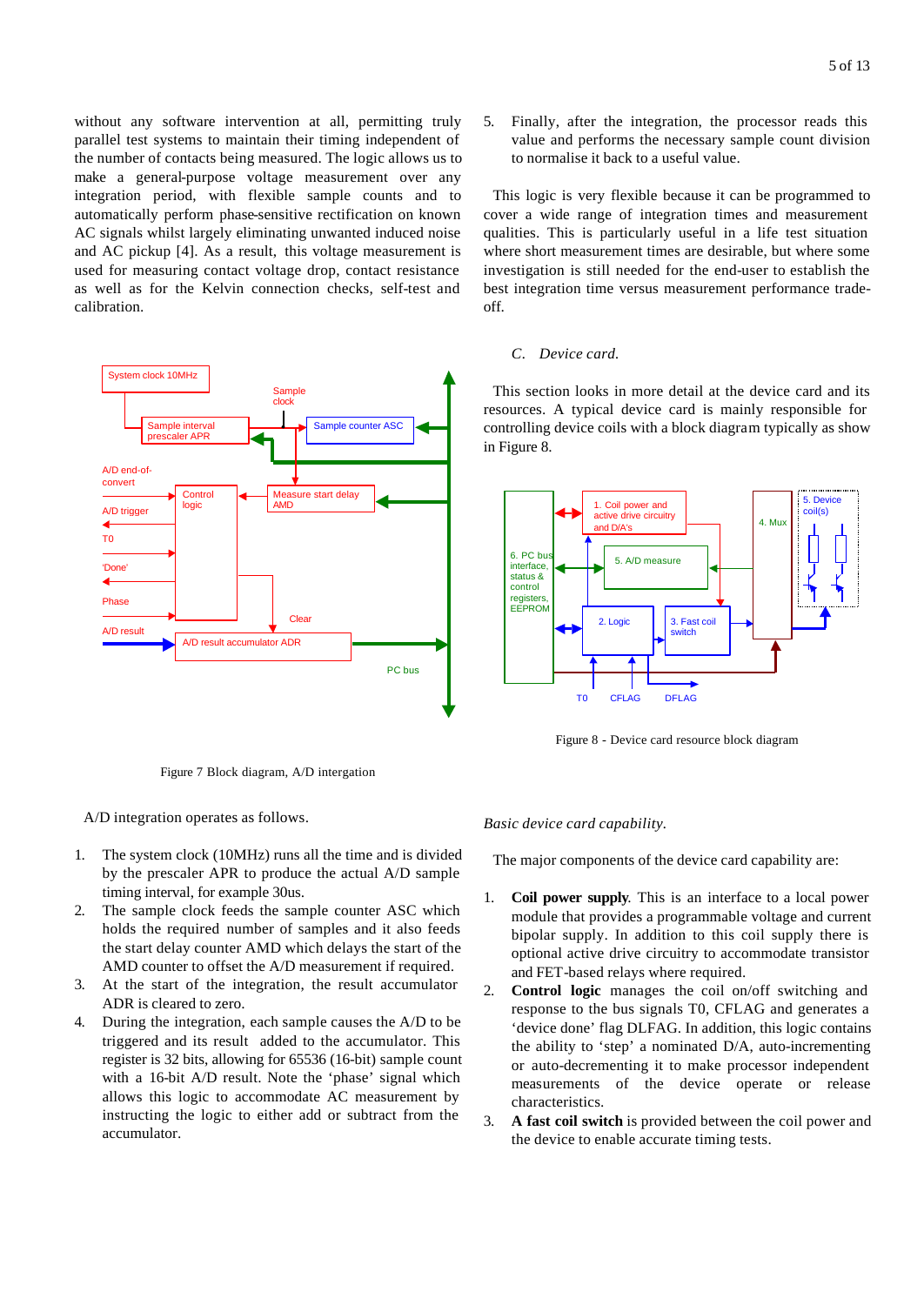- 4. **A coil terminal multiplexer** allows various modes of coil power connection to the device, including fixture tests and combining or isolating coils for bistable testing.
- 5. **Coil drivers** suitable for monostable or bistable single or dual coil drive, with or without active device drive.
- 6. **The PC bus interface** to access various card registers and to configure the card prior to, and after, a hardware test phase.

#### *Stepping logic – block diagram.*

For true parallel device testing, the device card is capable of auto-incrementing or auto-decrementing coil or active drive D/A values without processor intervention – this permits hardware determination of operate and release voltages or currents. Figure 9 shows the block diagram of the logic used.



Figure 9 Block diagram, step logic

The step logic operates as follows.

- 1. The system clock (10MHz) runs all the time and is divided by the prescaler SPR to produce the step timing clock, for example 1us (divide by 10).
- 2. The step clock feeds the step counter STC, which starts counting downward from an allowed step count after the step delay SED elapses. Step activity is completed when this counter reaches zero or on CFLAG, depending on the mode of operation.
- 3. On every step, the value in the step delta register STD is either added or subtracted from the step accumulator STA.
- 4. When the value in the accumulator STA changes, the control logic issues a load pulse to the appropriate D/A, transferring the STA value to it.

5. Finally, the step activity is complete and the 'done' flag is set. The processor can read the step count to determine the exact point at which device activity occurred.

## III. CARDS BECOME SYSTEMS – THE INTER-CARD CONTROL SIGNALS.

When a relay test system is configured using these Reflex cards, its effectiveness is due in no small part to the design of some key global control signals that inter-link the cards. These signals actually have nothing to do with the PC architecture and have to implemented as custom wiring, yet they enable the cards to co-exist and to form a true relay test system. It would actually be possible to implement a relay test system without these signals and with the card resources controlled totally by software alone but the measurement timing of such a system would be very uncontrolled and there would be a significant degradation of performance as the number of cards increased, exactly the opposite of that which we wish to achieve with a fast multi-contact life-test system. These intercard signals synchronise and flag key device activity and release the controlling software from having to meet unrealistic timing obligations.

 There are three main control signals, typically bussed across all cards and with functions as follows.

## **System timing (T0).**

This signal is asserted at the start of a hardware test (possibly to initiate a measurement of CR or timing) and its assertion marks the start of all synchronised activity across all of the required resources, for example if the test system is testing a 4-pole changeover device for contact resistance, all 4 closed contacts are measured at exactly the same time with no software delay or uncertainty. This master signal is issued by the system card and is received by all other cards.

## **'Contacts' flag bus (CFLAG).**

This signal is asserted when all local tasks relating to contact resources are complete, or when a required contact target state is reached. This signal is issued by contact cards and is received by a device card. As such, events such as the completion of a parallel CR measurement can be monitored on a device basis. A feature of the exact electrical definition of this signal is that it can be programmed to indicate either a group event (the usual case where for example all CR measurements have finished) or individual contact events (for example to measure the operate voltage of each contact during an operate coil voltage ramp). More about this 'group' and 'individual' capability later.

#### **'Device' flag bus (DFLAG).**

This signal is asserted when all tasks relating to the device are complete. This signal is received by the system card and is normally an output from all device cards. As with the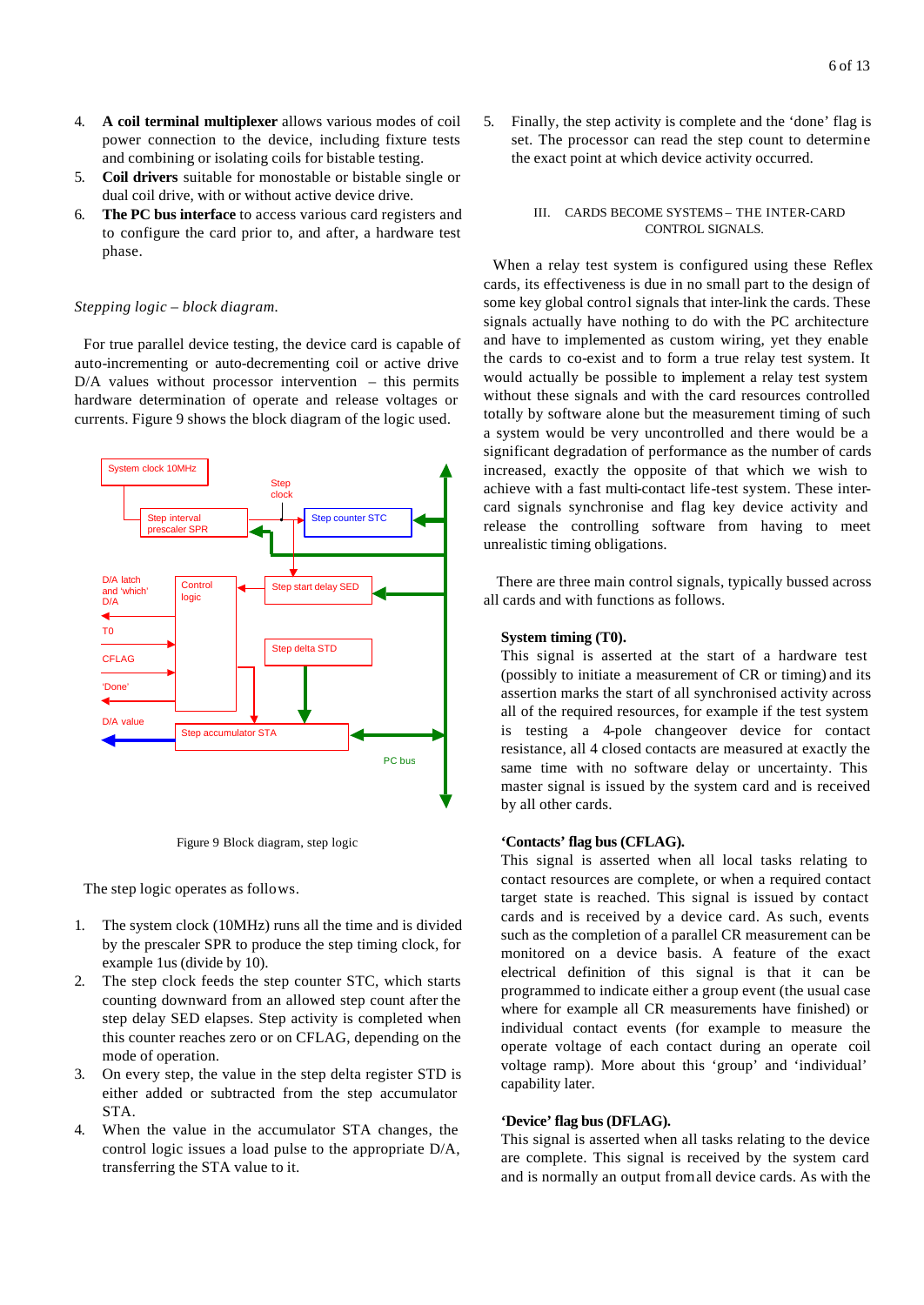CFLAG line, it can be programmed to be asserted on 'all' devices, or on 'any' device depending on the nature of the test.

# *A. An example of how these key signals measure operate voltage.*

The action of these key relay test signals can be seen in the timing diagram of Figure 10 which shows how the system measures the operate voltage of a relay without software intervention during the applied test ramp and despite the fact that device contacts may be arbitrarily distributed across separate contact cards. Without these control signals this measurement would only be practical using significant software querying intervention and with the attendant timing uncertainty.



Figure 10 - Operate Voltage measurement

The measurement is a simple 3 step process.

- At '1', the synchronising signal T0 is asserted to indicate the start of the test. This causes the device card coil resources to commence ramping the coil voltage from VSTART upwards and using the 'stepping' logic discussed earlier.
- At '2', the device is completely operated causing the CFLAG line to become asserted, and causing the coil voltage ramp to stop at the device operate voltage. Note that in this mode, the CFLAG line will only become asserted when ALL contacts have reached their target state, i.e. when the device is operated. (As will be seen later, another mode is possible where CFLAG is asserted and stops the ramp on each contact state change, should individual contact operate voltages be required).

At '3', the device flag line DFLAG becomes asserted to indicate that the device activity is finished and this signals the system card to note the end of the test and to return T0 to its inactive state. The software can now interrogate the device card to read the actual final coil voltage and to reset the various hardware ready for another test.

# *B. Electrical wiring of the key signals solves the monitoring of contact events*

Most of the power of these timing signals is in their flexibility, being able to indicate single or group events (for example either a single contact change or a complete device operate condition). This is achieved by linking the actual signal meaning to its polarity.



Figure 11 Combining contact information with CFLAG

Figure 11 shows the wiring of the CFLAG and DFLAG lines – a scheme termed a 'wire-or', so called because the signal calling in at various cards (contact #1, contact #2 etc) actually creates a logical OR function where the line 'wants' to float high to  $+5v$  by the action of the resistor, but can be pulled low by one or more contact cards simply by each one closing its CFLAG output 'switch' (shown as 'Contact 1', 'Contact 2' etc). Thus contact #1 OR contact #2 OR contact #n can control the line – a situation analogous to an emergency brake cord requesting a stop action. By simply defining the meaning attached to a contact switch closure we can use the line to indicate device contact activity across many contacts, and the table shows how the line can be used to indicate the state of a group of contacts, or simply that of a single contact.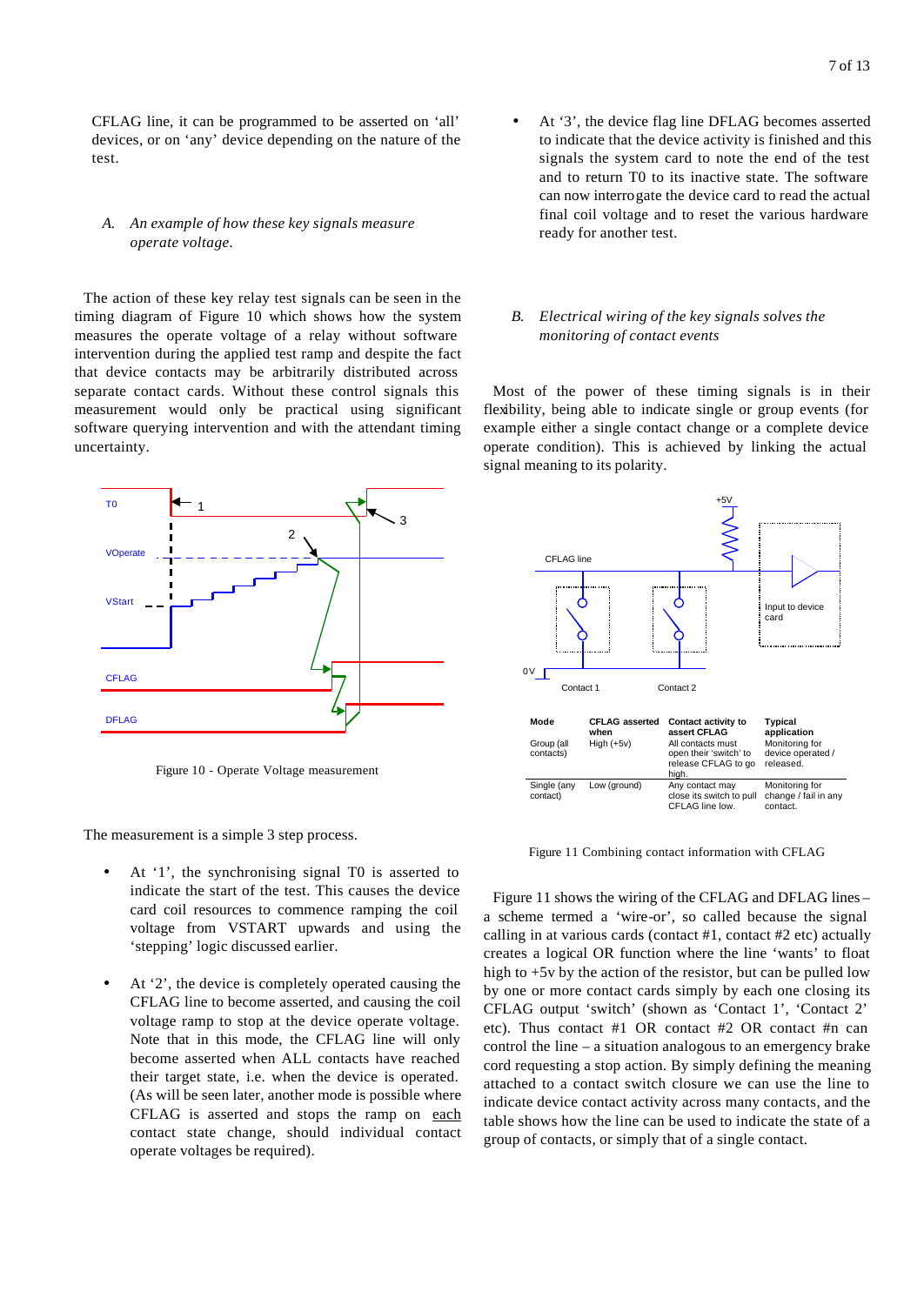#### IV. HOW THE REFLEX ARCHITECTURE BUILDS VARIOUS SYSTEMS.

These control signals are actually very powerful and be used to link contact and device cards in either a 'flat' or 'hierarchical' manner to construct test systems with various parallel test characteristics. This section looks at how to configure a number of different relay test systems from Reflex resources and depending on the end application of the system.

## *A. A simple parametric test system.*



Figure 12 - Signal wiring - basic system.

Figure 12 shows a basic system for testing one relay device. A system card manages system timing and external control signals, while a device card controls the device coil and two contact cards interface with the contacts. These cards are linked with the T0, DFLAG and CFLAG signals as shown, allowing additional contact cards if required. A system configured in this way would be similar to the RT290 parametric test system in its 'single device' functionality.

### *B. Testing two devices synchronously.*

In many production situation more than one device is tested at a time, for example as part of an automatic handling system where the indexing time is comparable to the device test time and where this is then the only way to achieve increased throughput. The Reflex architecture has been designed to accommodate this by simply configuring the required cards as shown in Figure 13.



Figure 13 Signal wiring - dual system.

This shows two devices – device #1 and device #2, each with their own resources much as for the simple single system in Figure 12 but with a common system card. The difference is that:

- The T0 system timing line is taken to all cards so that all cards act simultaneously. Note that this imposes the restriction that the test for each device must start synchronously (although the two devices could be different and be tested to different test programs).
- The DFLAG (device ready) line is joined between the two device cards, allowing the system card to respond to devices as a group, or singly depending on the software programming of its assertion state.

Conceptually, this paralleling of devices can be extended indefinitely to test many devices in parallel – note though, that the controlling software must be able to understand the wiring configuration and manage the resources for configuring a test program and collecting result data. As we will see shortly, this is not too difficult given today's processing power, object programming and multi-threading.

#### *C. A life test configuration.*

To create a life-test system, the architecture of the dual system can be extended to provide as many 'coils' and 'contacts' as required, and the T0, CFLAG and DFLAG signals connected as shown in Figure 14.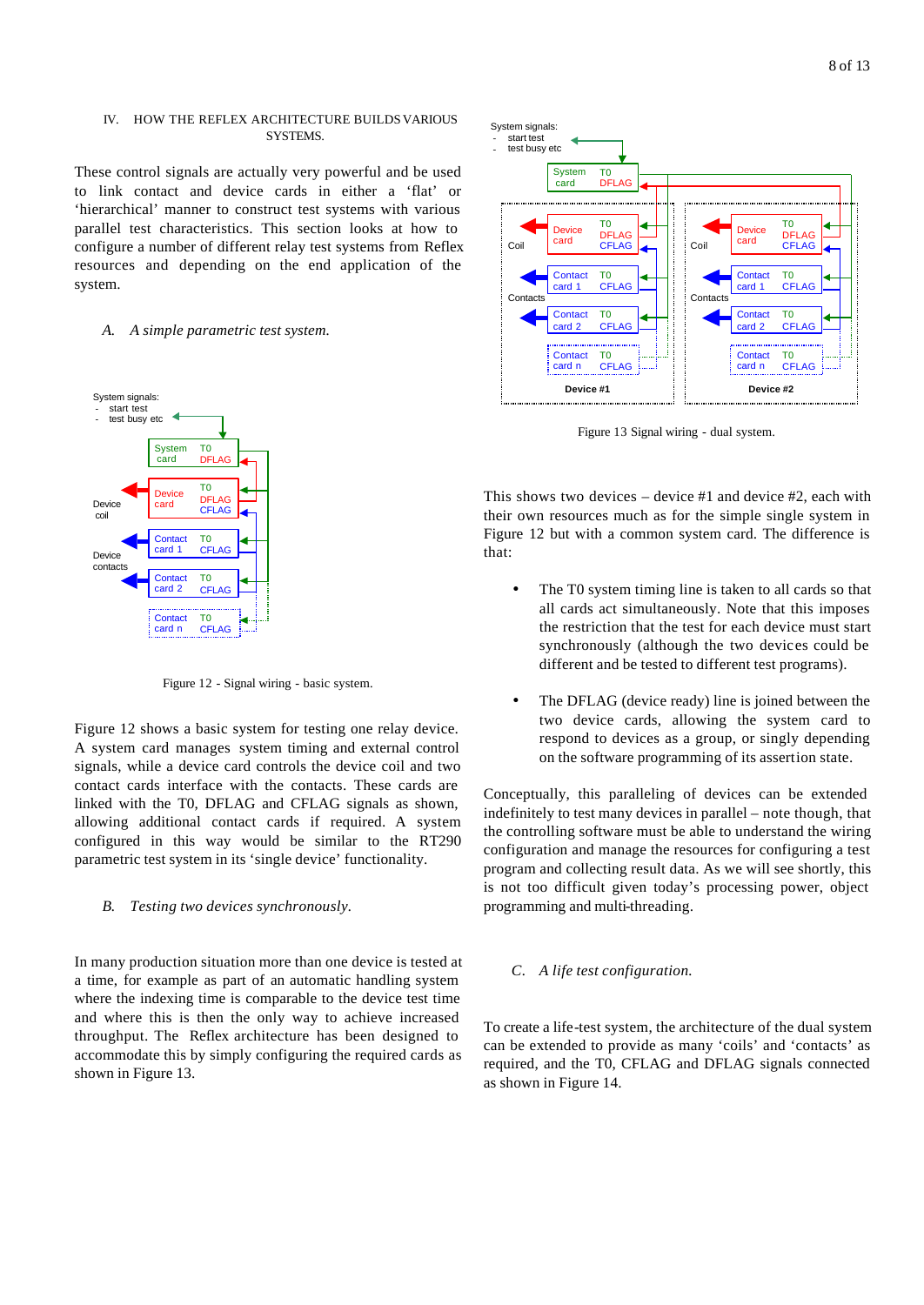

Figure 14 Life test system architecture

This shows a '2 device', '4 contact' life test system, synchronously testing from the common timing signal T0 and with a common contact flag CFLAG and a common device flag DFLAG. The fact that these signals are common across all devices and contacts breaks the architecture somewhat but only restricts the system to testing all devices at the same time and whilst it would be possible to run different devices on this system, the system would cycle at the speed of the slowest device. (By adopting the architecture of the dual system where system control and CFLAG routing accurately reflected the device construction, it would be possible to run life tests on independent devices at different rates, although this would bring increased software reporting complexity).

Clearly this represents a larger system that can be built with Reflex components and requires not only a larger number of cards, but power supplies and other ancillaries as well as the industrial PC rack. To illustrate this, a typical physical implementation of the Reflex 50 life-test system is shown in Figure 15.



Figure 15 Rack mounted items – Reflex 50 Life Test System.

#### *D. Testing two devices asynchronously.*

As an extension of the synchronous dual system, very occasionally it is required to test multiple devices but with each device handled completely independently, for example where each device might be located within a separate mechanical handling system and cannot be guaranteed to be ready for testing at exactly the same time.

The Reflex architecture can handle this by simply adding more system cards to create multiples of a basic single system and as shown in Figure 16.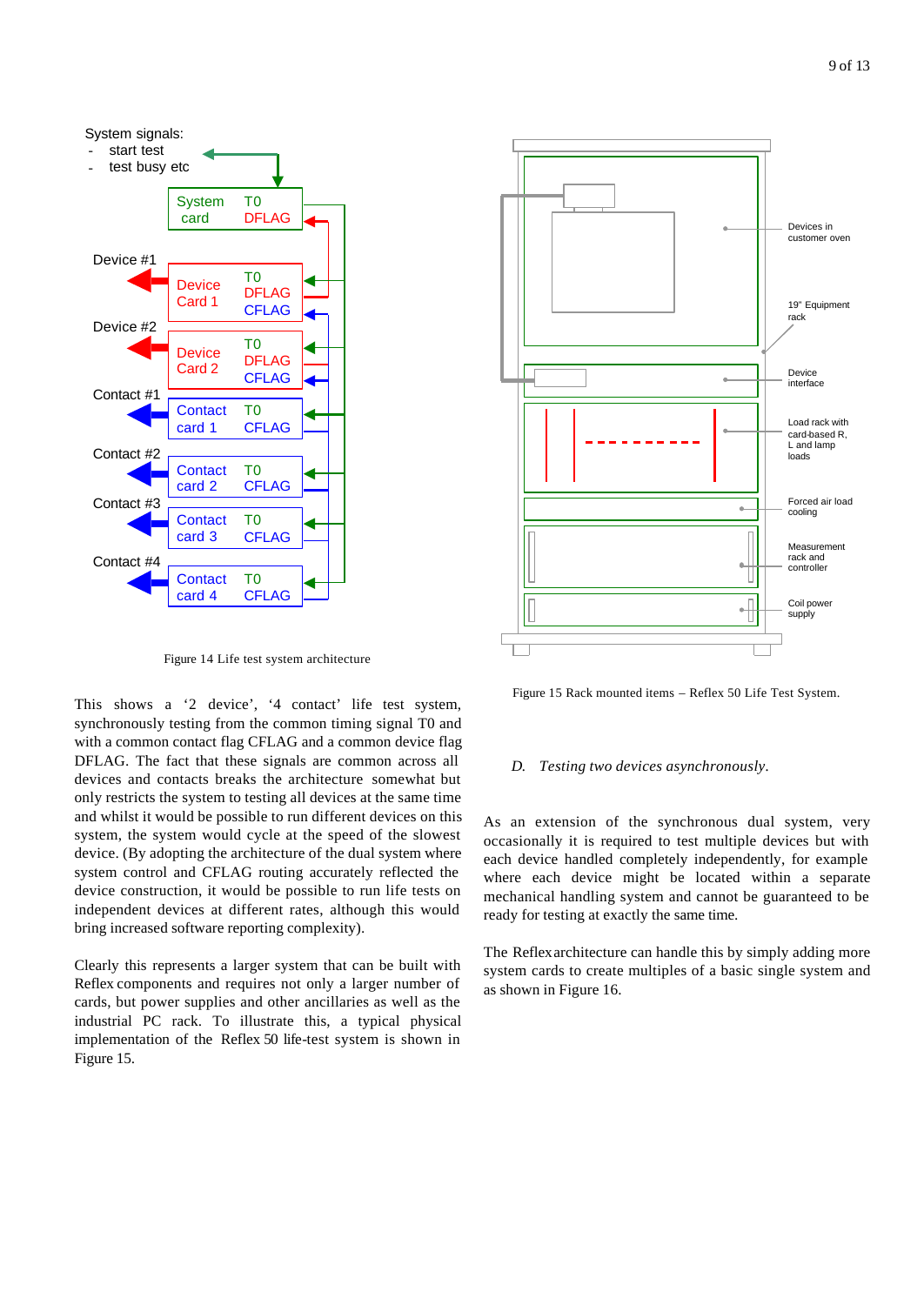

Figure 16 Multiple asynchronous system

As can be seen, devices #1 and #2 know nothing about each other at all, and although the control is by common software that sets up and collects data from all cards in both systems, the two systems actually operate independently. Again, it is instructive to note that the Reflex architecture can easily accommodate this requirement.

## V. HOW THE REFLEX ARCHITECTURE GUARANTEES MEASUREMENT TIMING

Although not always essential, it is desirable to make device measurements in a repeatable way between tests, for example a specified time should elapse between applying operate voltage to a device coil and the closed contact being measured for resistance. In a software-driven system this often results in guaranteeing that at least a minimum time will elapse for this – enough to ensure that the contact is indeed closed and has become stable – but this still causes uncertainty about the actual point of measurement and may lead to inefficiency where the testing of small, fast devices becomes limited by software response times such as in reed relay contact or micro-relay life testing.

The Reflex architecture with its inter-card signals avoids this pitfall and results in accurate measurement timing across large numbers of devices, releasing the software to simply gather result data after a measurement has completed. In this section we will look at how this timing accuracy is achieved.

## *A. Timing of events during a CR measurement.*

Let's look more closely at the interaction of these CFLAG, DFLAG and T0 lines in a typical system, perhaps as shown in the simple single relay test system of Figure 12, where there is one device card, two contact cards and a system card.



Figure 17 Example system signals – CR measurement.

Figure 17 shows how these signals interact to complete a contact resistance (CR) measurement on all contacts. An important point to note is that all measurement timing is controlled by hardware, not by the controlling PC. This is important for two reasons – firstly because although processor speed has increased dramatically over the last few years, so have the number of 'background' tasks such as printing, networking etc, all of which 'steal' time away from an application such as relay testing and  $-$  worse  $-$  can be very unpredictable. Secondly, hardware-derived timing does not degrade as further hardware resources are added, making it possible to implement potentially large life-test systems without significant impact on measurement time.

The actions during a CR measurement are as follows.

- At '1', the T0 line is asserted by the system controller to indicate the start of a test phase (in this case a CR measurement on all contacts in parallel).
- At '2', the coil drive is enabled after a programmable delay SED.
- At '3', the contact load is enabled after a programmable delay LED – this delay and its relation with the coil delay SED allows a variety of dry and wet contact switching to be obtained.
- At '4' an example contact changes and starts to bounce until '5'. In this example, the load is already enabled so the contact switches 'wet'. Alternatively, if the load were delayed until '6', the contact would switch dry.
- At '7', the contact resistance measurement starts after a programmed delay TMD.
- At '8', the measurement is complete and asserts an internal CRDONE flag at '9'.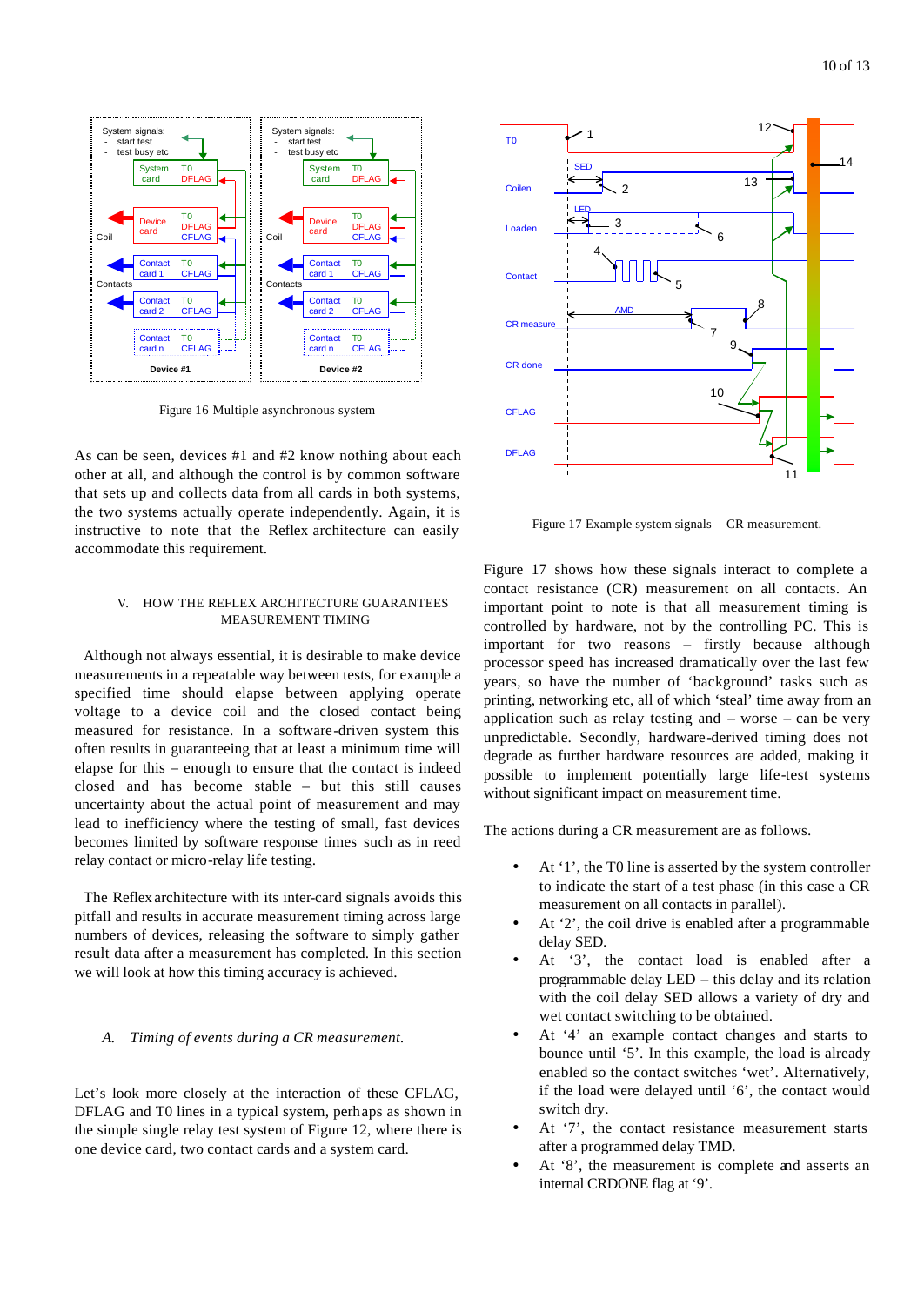- The CRDONE flag for each contact releases its CFLAG output and may remove the load (depending on load mode), but CFLAG will not go high until all contacts have released it (at '10'), allowing the system to observe CFLAG as relating to all contacts completing their measurement.
- At '11', CFLAG is seen asserted by the device card, may clear the coil drive (at '13', and depending on coil mode) and causing it to release its DFLAG line, indicating that device activity is complete.
- At '12', the system card has observed that DFLAG is asserted and ends the test phase by clearing T0.
- At '14', the system responds to the end of the test phase by the processor interacting with the hardware to clear down the various hardware flags and then to read the CR result information from each card.

For completeness, the timing of events during a timing measurement and during life-testing are reproduced in Appendix I and II respectively, and it will be seen that there is a great deal of similarity in these to the CR measurement just illustrated.

#### VI. OTHER DEVELOPMENTS OF THIS REFLEX **TECHNOLOGY**

We are already building on the foundation of the Reflex architecture with components that permit tests other than the traditional contact and coil measurements. For example, we have now implemented the requirements of CECC and MILspec [1] to create a fully digital 8-channel chatter detector card for device vibration monitoring, and we plan to extend the range further.

## APPENDIX 1 – TIMING OF EVENTS DURING A CONTACT TIMING MEASUREMENT.



Figure 18 Example timing signals - Timing

The actions in Fig 18 during a timing measurement are as follows. These signals are identical to the contact resistance diagram of Figure 17 with the exception of those indicated below.

- At '3', the load is enabled before any contact activity is expected, since timing requires that a load be available to determine the contact open / closed status.
- Synchronised to T0, timing counters monitor for each contact 'first edge', 'number of bounces' and 'last edge', with results available at '8'(TDONE) after the allowed timing duration TDU.

APPENDIX II - TIMING OF EVENTS DURING LIFE-TESTING.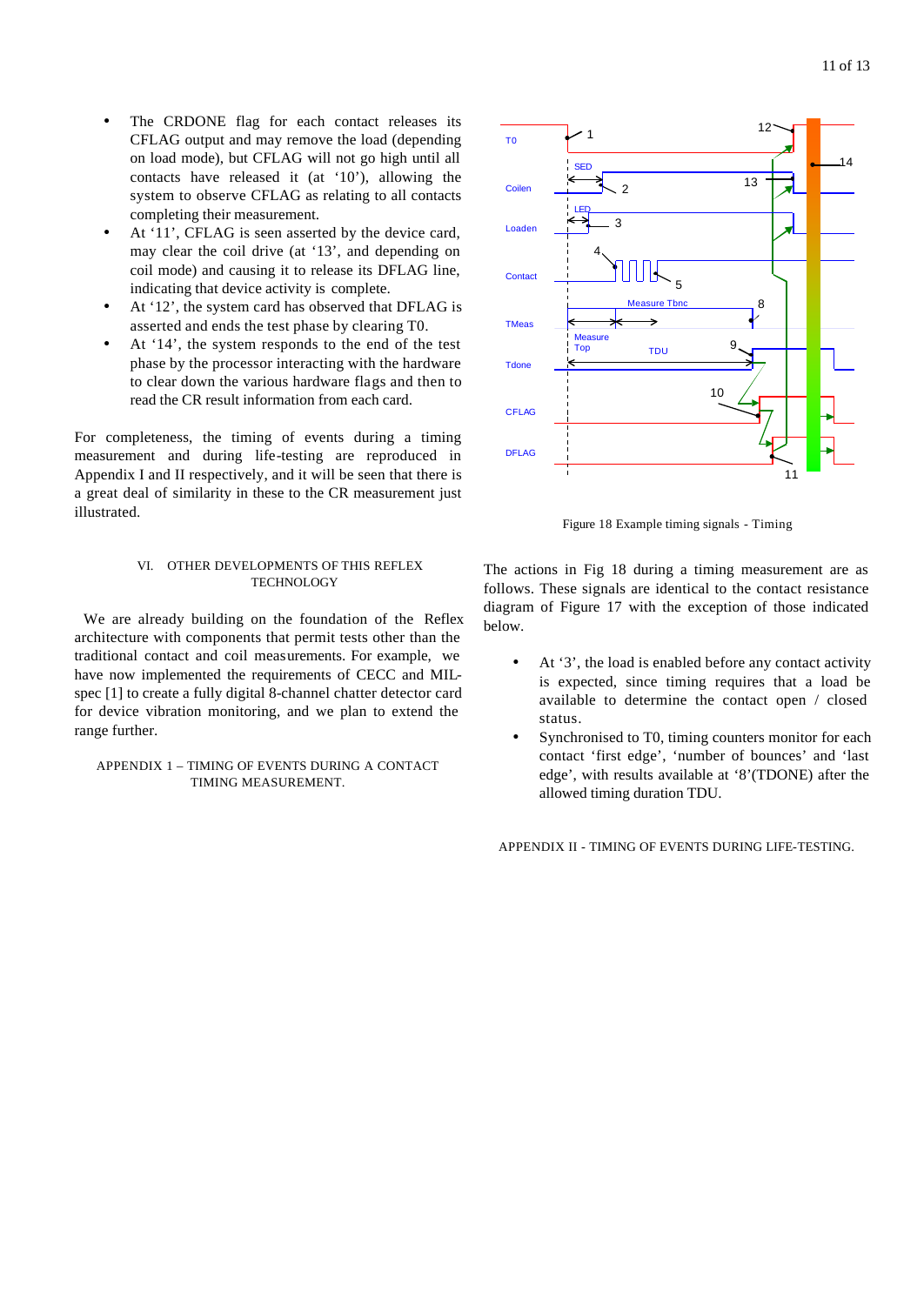



Figure 19 Life-test timing

For a life-test system, the Reflex architecture shows its true worth. Figure 19 shows the timing signals to make CR and timing measurements on every contact and on every operate and release cycle during a life-test. This next description goes through the signals and how they relate to a life test. Note that this only shows the 'operate' phase of a life-test cycle operate and release phases are actually identical in hardware and only the software data read actions and specific contact activity changes.

- At '1', the T0 line is asserted to define the test phase start for the operate series of measurements. All hardware timers start running.
- At '2', after the programmed delay SED, the device coil is enabled. (In this life-test mode, software has configured it to remain active until the next T0 at the start of the release phase).
- At '3', the load is enabled ready for the contact switching.
- At '4', an example first contact edge is seen and its time is recorded in the 'first edge timer'. This will produce the timing result 'operate time' OT.
- Between '4' and '5', the contact bounces and at the end of this time, counters have values that will become 'operate bounces' (ONB) and 'bounce time' (OBT) taken from the time of the last edge.
- At '8' the allowed timing measurement duration ends, producing a 'timing complete' signal TDONE.
- After the CR measure delay timer AMD expires, the CR measurement (or contact voltage drop) starts, completing its measurement at '10' and setting the CRDONE flag.
- At '13', with timing complete (TDONE) and CR complete (CR DONE), the contact can assert its CFLAG, and the bus CFLAG line will assert when all contacts are complete (typically at the same time).
- At '11', the device card observes CFLAG and responds by setting its DFLAG output.
- At '12', the system card observes DFLAG and uses this to de-assert T0 at E23, signalling the end of the test phase and that the processor should now intervene to collect data and prepare the system for the release phase.
- At '14' there is processor activity, to collect timing data and to clear CFLAG, DFLAG and to configure the system ready for the release phase. Typically, in a life test situation, the load is required to remain ON if a contact fails – so after pass / fail classification at '14' the load can either be removed (the normal case) or remain on with a halted system. (Note that it is also possible that the same load is present and ON for the entire life-test cycle – load modes permit this to be selected in software).
- When the processor has configured the system ready for the release phase, another T0 occurs and the cycle repeats as shown for operate. There is no difference between the release and operate timing, only that CR (or contact voltage drop) is measured across normally closed contacts instead of normally open contacts.

#### **CONCLUSION**

The 'Reflex' relay test components developed by Applied Relay Testing implement a flexible solution that permits a wide range of test systems from simple single-seat operator test stations up through automatic handler-based test through to large life-test systems. The flexibility and ease of configuration achieved with the described technology translates into a good match between the device configuration and the test system and achieves an excellent price-performance trade-off.

# ACKNOWLEDGEMENT.

Applied Relay Testing Ltd thanks the following companies for their support: Axicom AG (Switzerland), Teledyne Relays (CA, USA), CII Technologies Inc (NC, USA) Pickering Electronics (UK).